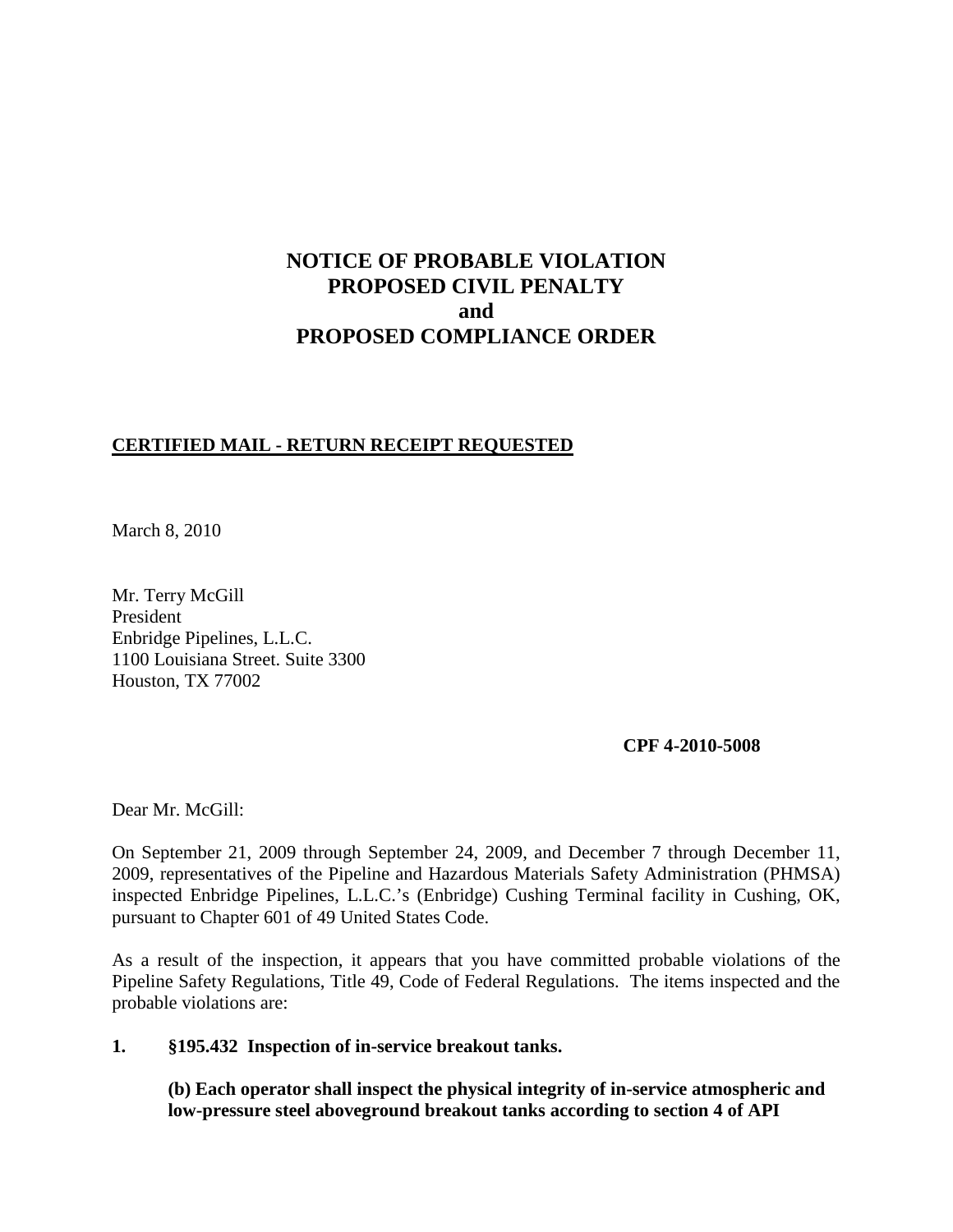**Standard 653. However, if structural conditions prevent access to the tank bottom, the bottom integrity may be assessed according to a plan included in the operations and maintenance manual under §195.402(c)(3).**

## **(d) The intervals of inspection specified by documents referenced in paragraphs (b) and (c) of this section begin on May 3, 1999, or on the operator's last recorded date of the inspection, whichever is earlier.**

The interval for the in-service external visual inspection of a breakout tank that is subject to the requirements of 195.432(b) and API Standard 653, *Tank Inspection, Repair, Alteration, and Reconstruction* (API 653) is calculated in accordance with Section 6.3.2 of API 653. This inspection is called the "External Inspection" and must be conducted at least every 5 years.

The Enbridge Cushing Terminal was acquired by Enbridge in 2004. Enbridge received historical records from the previous owner of the facility. At the time of the inspection, all of the 89 tanks were in crude oil service, and had been placed in service from 1921 to 2007. Enbridge provided an excel spreadsheet to the inspectors titled "Tankage Summary – Cushing Terminal – September 23, 2009," at the time of inspection. Review of the table indicated that 20 tanks did not receive their External Inspection within the maximum 5 year inspection interval, as follows:

| Tank | <b>Nominal</b><br><b>Capacity</b><br>(bbl.) | <b>Date</b><br><b>Built</b> | Roof<br><b>Type</b> | <b>Shell</b><br><b>Construction</b> | <b>Bottom</b><br>Lining | <b>API 653</b><br><b>External</b><br><b>Previous</b> | <b>API 653</b><br><b>External</b><br><b>Current</b> | <b>External</b><br><b>Interval</b> |
|------|---------------------------------------------|-----------------------------|---------------------|-------------------------------------|-------------------------|------------------------------------------------------|-----------------------------------------------------|------------------------------------|
| 3001 | 57000                                       | 1921                        | Internal            | Riveted                             | Fiberglass              | 09/03/99                                             | 10/05/05                                            | >5                                 |
| 3002 | 57000                                       | 1921                        | Internal            | Riveted                             | Fiberglass              | 04/24/01                                             | 08/31/06                                            | >5                                 |
| 3003 | 57000                                       | 1921                        | Internal            | Riveted                             | Fiberglass              | 04/24/01                                             | 09/01/06                                            | >5                                 |
| 3004 | 57000                                       | 1921                        | Internal            | Riveted                             | Fiberglass              | 09/20/00                                             | 10/05/05                                            | >5                                 |
| 3006 | 57000                                       | 1921                        | Internal            | Riveted                             | Fiberglass              | 04/25/01                                             | 09/01/06                                            | >5                                 |
| 3013 | 262000                                      | 1978                        | Internal            | Welded                              | Fiberglass              | 04/26/01                                             | 09/11/06                                            | >5                                 |
| 3330 | 78000                                       | 1946                        | External            | Welded                              | Fiberglass              | 02/20/01                                             | 09/12/06                                            | >5                                 |
| 3331 | 78000                                       | 1946                        | External            | Welded                              | Epoxy                   | 06/18/01                                             | 08/30/06                                            | >5                                 |
| 1395 | 66000                                       | 1953                        | Internal            | Welded                              | Gunite                  | 03/14/03                                             | 12/16/08                                            | >5                                 |
| 1015 | 84000                                       | 1926                        | External            | Riveted                             | Fiberglass              | 03/14/03                                             | 12/22/08                                            | >5                                 |
| 1024 | 81000                                       | 1922                        | Internal            | Riveted                             | Fiberglass              | 03/14/03                                             | 12/15/08                                            | >5                                 |
| 1025 | 85000                                       | 1925                        | External            | Riveted                             | Fiberglass              | 03/14/03                                             | 12/18/08                                            | >5                                 |
| 1027 | 80000                                       | 1925                        | External            | Riveted                             | Fiberglass              | 03/14/03                                             | 12/23/08                                            | >5                                 |
| 1034 | 84000                                       | 1927                        | External            | Riveted                             | Concrete                | 03/14/00                                             | 12/23/08                                            | >5                                 |
| 1035 | 84000                                       | 1927                        | Internal            | Riveted                             | Fiberglass              | 03/14/00                                             | 12/08/05                                            | >5                                 |
| 1153 | 128000                                      | 1947                        | External            | Welded                              | Fiberglass              | 08/06/03                                             | 12/17/08                                            | >5                                 |
| 1155 | 128000                                      | 1947                        | External            | Welded                              | Fiberglass              | 03/13/00                                             | 08/05/05                                            | >5                                 |
| 1156 | 128000                                      | 1947                        | External            | Welded                              | Fiberglass              | 08/06/03                                             | 12/18/08                                            | >5                                 |
| 1181 | 128000                                      | 1954                        | External            | Welded                              | Fiberglass              | 04/26/01                                             | 08/28/06                                            | >5                                 |
| 1182 | 128000                                      | 1954                        | External            | Welded                              | Fiberglass              | 03/28/02                                             | 01/07/08                                            | >5                                 |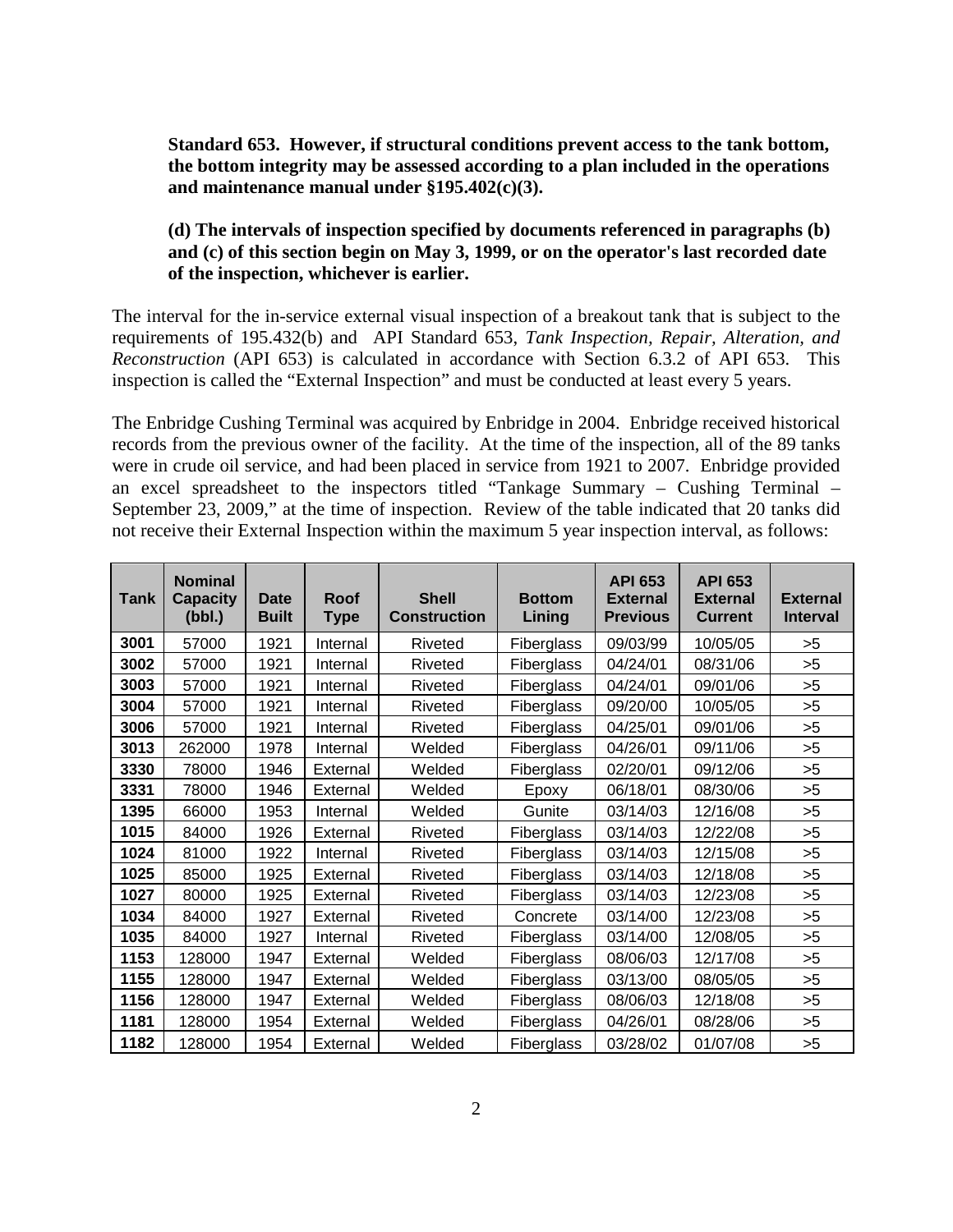Enbridge failed to meet the external inspection intervals for 20 tanks at the Enbridge Terminal. Subsequently, Enbridge has modified its Breakout Inspection procedures to ensure the correct external inspection interval is determined such that it does not exceed the maximum 5 years, defined in API 653, and that the 5 year interval is clearly defined as 5 periods of 365 days instead of 5 *calendar* years, as previously applied by Enbridge.

#### **2. §195.432 Inspection of in-service breakout tanks.**

**(b) Each operator shall inspect the physical integrity of in-service atmospheric and low-pressure steel aboveground breakout tanks according to section 4 of API Standard 653. However, if structural conditions prevent access to the tank bottom, the bottom integrity may be assessed according to a plan included in the operations and maintenance manual under §195.402(c)(3).**

## **(d) The intervals of inspection specified by documents referenced in paragraphs (b) and (c) of this section begin on May 3, 1999, or on the operator's last recorded date of the inspection, whichever is earlier.**

Enbridge acquired the Cushing Terminal facilities in 2004. Internal inspection reports and repair data were provided to Enbridge from the previous owner that indicated API Standard 653 (API 653) internal inspections had been performed on all of the existing tanks at various dates prior to the acquisition by Enbridge, except those that were newly constructed. Repair records were available with varying levels of detail about the repairs.

The summary of the tank data and the API 653 inspection dates were provided to the inspectors in the same Excel spreadsheet identified in item 1 of this letter. The inspection intervals appeared to be set at the 20 year maximum interval allowed by API 653 for all tanks at the facility, and corrosion rates were not included in the data. During the September field inspection, a conference call was held with additional integrity personnel from Enbridge. During this discussion, Enbridge explained their calculation process to the inspectors, and demonstrated a sample tank bottom corrosion calculation to determine the internal inspection interval.

Prior to the second week of field inspection scheduled for December 8, 2009, Enbridge was requested to provide additional information pertaining to the basis for the internal inspection intervals and identify the corrosion rates if the inspection intervals were calculated in accordance with API 653 Section 4.4.7.

During the field inspection carried out the week of December 7, 2009, the PHMSA inspector reviewed numerous calculations, API 653 inspection reports, and repairs that were performed. Based upon this document review, a subsequent request was made to Enbridge to establish the information upon which they based the calculation of the internal inspection intervals. During the closing meeting, the PHMSA inspector indicated that it appeared that there were as many as 35 tanks that appeared to be deficient in the internal inspection interval calculation, and asked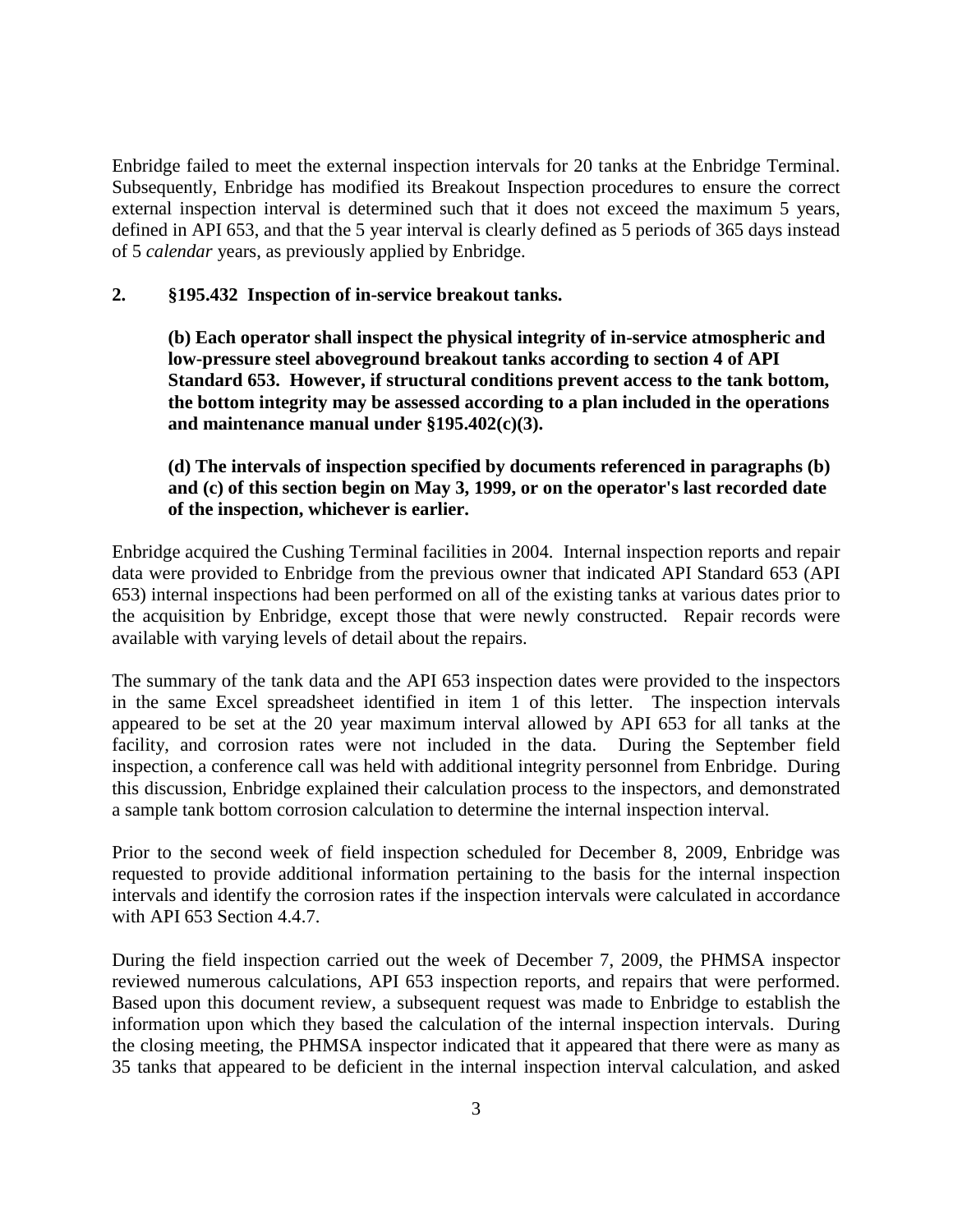that Enbridge provide the necessary information to determine compliance with the requirements of API 653 for internal inspection interval calculations at the end of January 2010.

On February 3, 2010, Enbridge representatives met with PHMSA representatives at the Southwest Region office. During this meeting, Enbridge provided the specific information requested by PHMSA, where it was available, and provided a new Excel spreadsheet identifying the following tanks which did not have internal inspection intervals established in a manner that was consistent with the requirements of API 653.

API 653 Section 6.4.2 describes the method for establishing the inspection intervals for internal inspections. Section 6.4.2 requires the calculation of the internal inspection intervals in accordance with Section 4.4.7 of the standard, with a maximum internal inspection interval of 20 years. If, however, the corrosion rates are unknown, the maximum inspection interval is not to exceed 10 years, unless similar service experience is available to estimate the bottom plate thickness at the next inspection.

Specifically, Tanks 2225, 2226, 2227, and 2228 did not have an internal inspection performed within 10 years of construction to establish corrosion rates, and there was no process in place to apply similar service to these tanks. Tanks 2225 and 2226 were constructed in 1994 and Tanks 2227 and 2228 were constructed in 1999, and should have had an internal inspection completed no later than 2004 and 2009, respectively.

Enbridge failed to demonstrate that they had established a corrosion rate for the tank bottoms of Tanks and exceeded the 10 year maximum internal inspection interval for unknown corrosion rates on Tanks 2225, 2226, 2227, and 2228. Another option to determine the corrosion rate is to use tanks in similar service, as allowed by API Standard 653. However, Enbridge did not have similar service experience, or procedures to apply similar service experience available to make this inspection interval determination.

There were another 33 tanks identified by the PHMSA inspector that required additional information about the determination of the internal inspection interval. Based upon the information provided to PHMSA by Enbridge during the February 3, 2010 meeting, it was determined that the following tanks did not have adequate information to determine a bottom plate corrosion rate, and inadequate information to establish that the assumption of a corrosion rate of zero for either the top or bottom of the bottom plate. The previous owner's records were not adequate to support the assumption of a corrosion rate of zero. The maximum internal inspection interval for these tanks defaulted to 10 years, unless similar service was available to estimate the corrosion rates. Enbridge had no similar service procedures as an alternative to determine the corrosion rates, as allowed by API 653, and further stated that there were no tanks that met similar service criteria for the 33 tanks in question. The reassessment of the internal inspection intervals by Enbridge identified the following 19 tanks as having exceeded the API 653 maximum 10 year interval when corrosion rates were unknown and similar service was not available.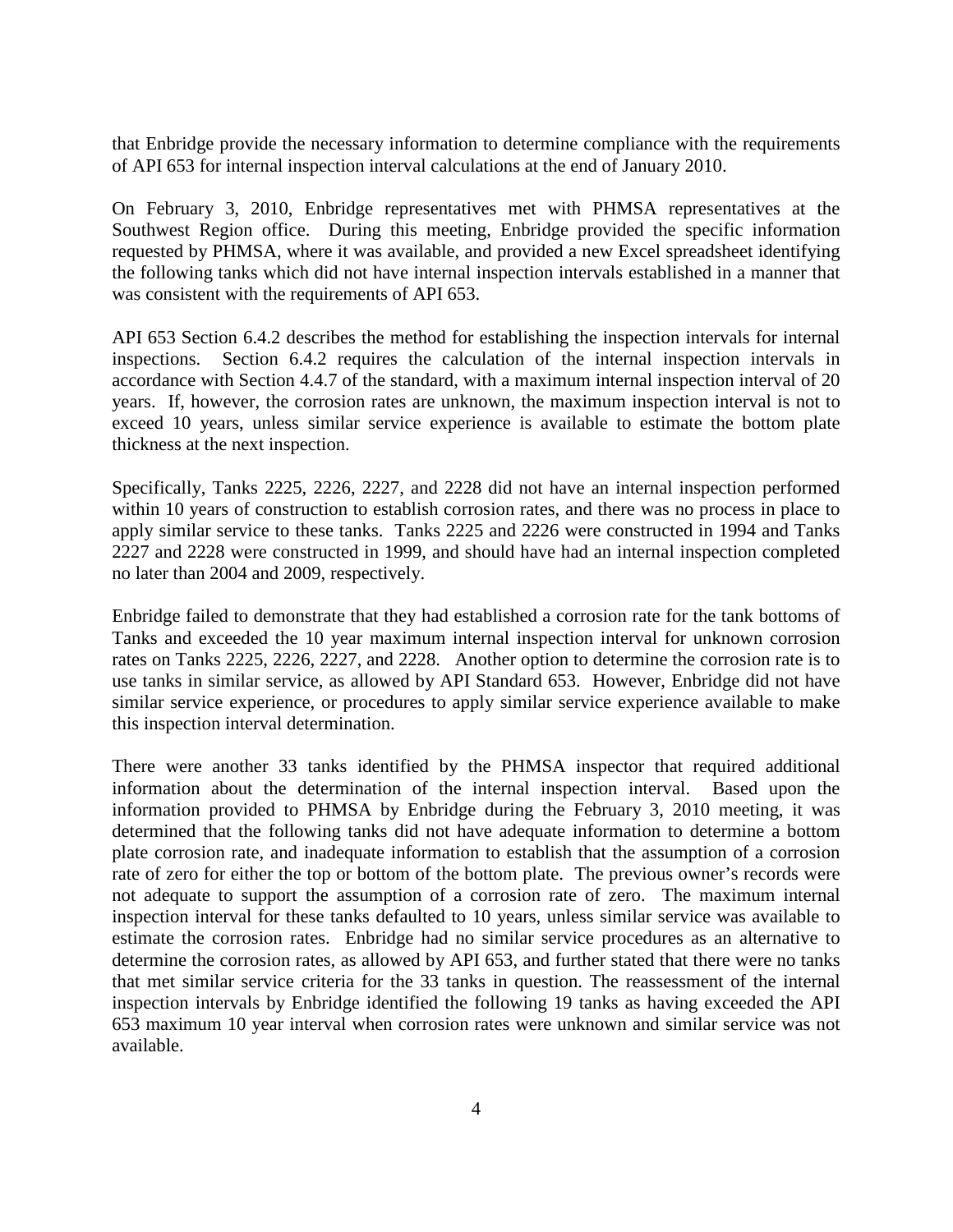| Tank<br>No. | Date<br><b>Built</b> | <b>Shell</b><br>Construction | <b>API 653</b><br><b>Internal</b><br>Current | 10 Year<br><b>Maximum</b><br><b>Interval</b> | <b>API 653</b><br><b>Internal</b><br><b>Scheduled</b> |
|-------------|----------------------|------------------------------|----------------------------------------------|----------------------------------------------|-------------------------------------------------------|
| 3001        | 1921                 | Riveted                      | 11/29/94                                     | 11/29/04                                     | *11/29/2014                                           |
| 3004        | 1921                 | Riveted                      | 08/25/95                                     | 08/25/05                                     | *08/25/2015                                           |
| 3006        | 1921                 | Riveted                      | 10/13/98                                     | 10/13/08                                     | *10/13/2018                                           |
| 3013        | 1978                 | Welded                       | 05/25/92                                     | 05/25/02                                     | 2012                                                  |
| 2203        | 1920                 | Riveted                      | 10/16/98                                     | 10/16/08                                     | 2018                                                  |
| 2211        | 1920                 | Riveted                      | 05/08/92                                     | 05/08/02                                     | 2012                                                  |
| 2223        | 1975                 | Welded                       | 11/20/91                                     | 11/20/01                                     | 2009                                                  |
| 2224        | 1975                 | Welded                       | 11/20/91                                     | 11/20/01                                     | 2011                                                  |
| 3360        | 1946                 | Welded                       | 07/28/94                                     | 07/28/04                                     | 2014                                                  |
| 1395        | 1953                 | Welded                       | 02/11/97                                     | 02/11/07                                     | 2026                                                  |
| 1012        | 1922                 | Riveted                      | 07/15/91                                     | 07/15/01                                     | 2011                                                  |
| 1016        | 1927                 | Riveted                      | 06/01/97                                     | 06/01/07                                     | 2017                                                  |
| 1024        | 1922                 | Riveted                      | 07/08/93                                     | 07/08/03                                     | 2013                                                  |
| 1034        | 1927                 | Riveted                      | 10/01/92                                     | 10/01/02                                     | 2012                                                  |
| 1035        | 1927                 | Riveted                      | 08/23/95                                     | 08/23/95                                     | 2015                                                  |
| 1153        | 1947                 | Welded                       | 10/28/93                                     | 10/28/03                                     | 2013                                                  |
| 1155        | 1947                 | Welded                       | 09/29/95                                     | 09/29/05                                     | 2015                                                  |
| 1156        | 1947                 | Welded                       | 07/12/91                                     | 07/12/01                                     | 2011                                                  |
| 1181        | 1954                 | Welded                       | 05/31/96                                     | 05/31/06                                     | 2016                                                  |

 \*These tanks are scheduled for demolition prior to their next scheduled internal inspection

In total, Enbridge failed to inspect the 23 tanks, 4 of which were newly constructed and had no previous inspections to establish a corrosion rate, and 19 of which were existing but did not have adequate information to determine an appropriate corrosion rate and subsequently exceeded the maximum 10 year internal inspection interval allowed by API 653.

#### Proposed Civil Penalty

Under 49 United States Code, § 60122, you are subject to a civil penalty not to exceed \$100,000 for each violation for each day the violation persists up to a maximum of \$1,000,000 for any related series of violations. The Compliance Officer has reviewed the circumstances and supporting documentation involved in the above probable violation(s) and has recommended that you be preliminarily assessed a civil penalty of \$28,800 as follows:

| Item number | <b>PENALTY</b> |
|-------------|----------------|
|             | \$28,800       |

#### Proposed Compliance Order

With respect to item 2 above, pursuant to 49 United States Code § 60118, the Pipeline and Hazardous Materials Safety Administration proposes to issue a Compliance Order to Enbridge.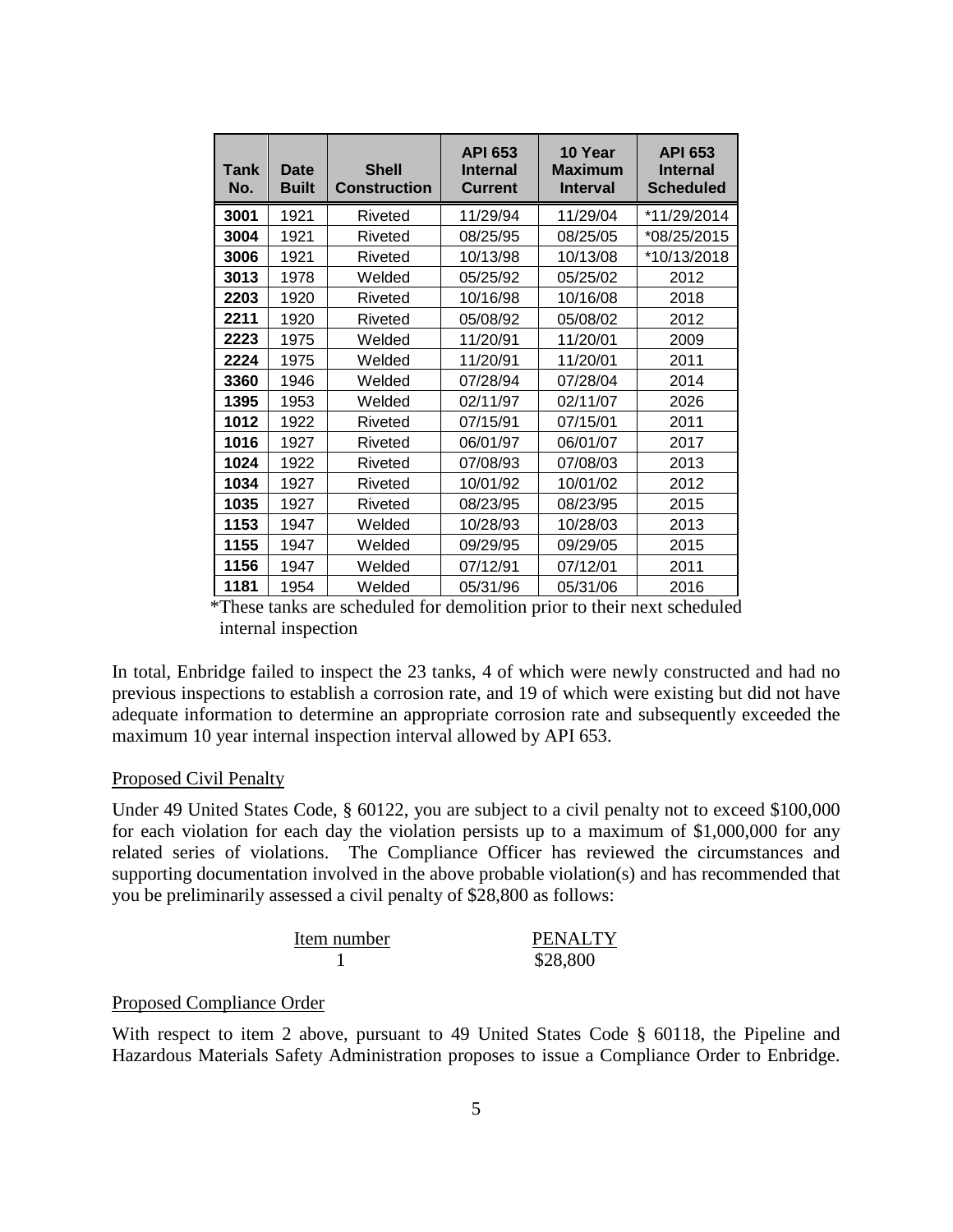Please refer to the *Proposed Compliance Order*, which is enclosed and made a part of this Notice.

#### Response to this Notice

Enclosed as part of this Notice is a document entitled *Response Options for Pipeline Operators in Compliance Proceedings*. Please refer to this document and note the response options. Be advised that all material you submit in response to this enforcement action is subject to being made publicly available. If you believe that any portion of your responsive material qualifies for confidential treatment under 5 U.S.C. 552(b), along with the complete original document you must provide a second copy of the document with the portions you believe qualify for confidential treatment redacted and an explanation of why you believe the redacted information qualifies for confidential treatment under 5 U.S.C. 552(b). If you do not respond within 30 days of receipt of this Notice, this constitutes a waiver of your right to contest the allegations in this Notice and authorizes the Associate Administrator for Pipeline Safety to find facts as alleged in this Notice without further notice to you and to issue a Final Order.

In your correspondence on this matter, please refer to **CPF 4-2010-5008** and for each document you submit, please provide a copy in electronic format whenever possible.

Sincerely,

R. M. Seeley Director, Southwest Region Pipeline and Hazardous Materials Safety Administration

Enclosures: *Proposed Compliance Order Response Options for Pipeline Operators in Compliance Proceedings*

cc: Shaun Kavajecz, Manager, Pipeline Safety Compliance, Enbridge Pipelines, L. L. C.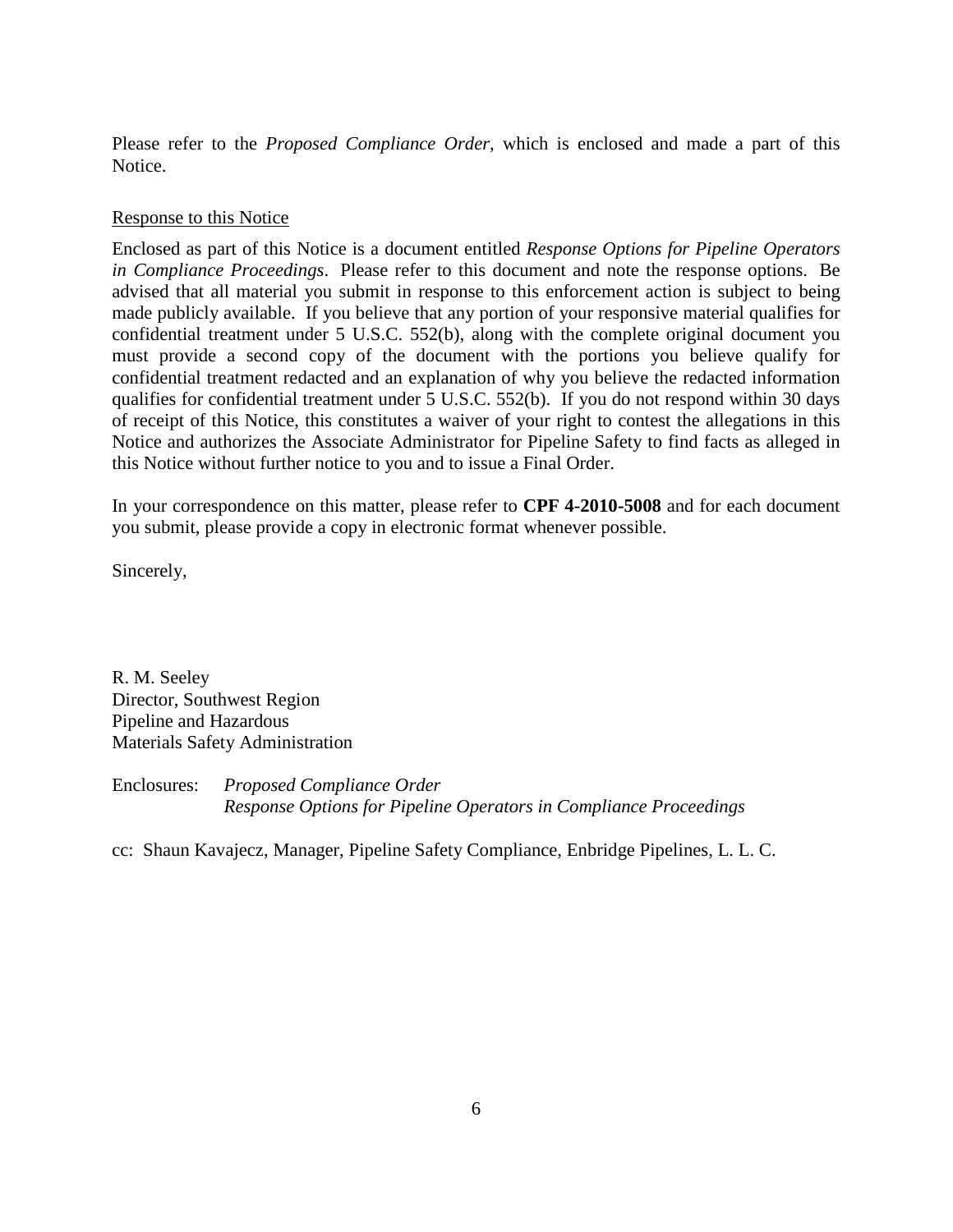## **PROPOSED COMPLIANCE ORDER**

Pursuant to 49 United States Code § 60118, the Pipeline and Hazardous Materials Safety Administration (PHMSA) proposes to issue to Enbridge Pipelines, L.L.C. (Enbridge) a Compliance Order incorporating the following remedial requirements to ensure the compliance of Enbridge with the pipeline safety regulations:

1. In regard to Item Number 2 of the Notice pertaining to exceeding the maximum API Standard 653 internal inspection interval for 23 breakout tanks identified in the following table at Cushing Tank Farm. Enbridge shall prepare a schedule for completion of the out of service internal inspections and submit it to PHMSA no later than 30 days from this Final Order. Upon approval of the proposed inspection schedule by PHMSA, Enbridge shall carry out the inspections and any necessary repairs.

| Tank<br>No. | <b>Date</b><br><b>Built</b> | <b>Shell</b><br><b>Construction</b> | <b>API 653</b><br><b>Internal</b><br><b>Current</b> | 10 Year<br><b>Maximum</b><br><b>Interval</b> | <b>API 653</b><br><b>Internal</b><br><b>Scheduled</b> |
|-------------|-----------------------------|-------------------------------------|-----------------------------------------------------|----------------------------------------------|-------------------------------------------------------|
| 3001        | 1921                        | Riveted                             | 11/29/94                                            | 11/29/04                                     | *11/29/2014                                           |
| 3004        | 1921                        | Riveted                             | 08/25/95                                            | 08/25/05                                     | *08/25/2015                                           |
| 3006        | 1921                        | Riveted                             | 10/13/98                                            | 10/13/08                                     | *10/13/2018                                           |
| 3013        | 1978                        | Welded                              | 05/25/92                                            | 05/25/02                                     | 2012                                                  |
| 2203        | 1920                        | Riveted                             | 10/16/98                                            | 10/16/08                                     | 2018                                                  |
| 2211        | 1920                        | Riveted                             | 05/08/92                                            | 05/08/02                                     | 2012                                                  |
| 2223        | 1975                        | Welded                              | 11/20/91                                            | 11/20/01                                     | 2009                                                  |
| 2224        | 1975                        | Welded                              | 11/20/91                                            | 11/20/01                                     | 2011                                                  |
| 2225        | 1994                        | Welded                              | <b>New</b>                                          | 2004                                         | 2014                                                  |
| 2226        | 1994                        | Welded                              | New                                                 | 2004                                         | 2014                                                  |
| 2227        | 1999                        | Welded                              | <b>New</b>                                          | 2009                                         | 2019                                                  |
| 2228        | 1999                        | Welded                              | New                                                 | 2009                                         | 2019                                                  |
| 3360        | 1946                        | Welded                              | 07/28/94                                            | 07/28/04                                     | 2014                                                  |
| 1395        | 1953                        | Welded                              | 02/11/97                                            | 02/11/07                                     | 2026                                                  |
| 1012        | 1922                        | Riveted                             | 07/15/91                                            | 07/15/01                                     | 2011                                                  |
| 1016        | 1927                        | Riveted                             | 06/01/97                                            | 06/01/07                                     | 2017                                                  |
| 1024        | 1922                        | Riveted                             | 07/08/93                                            | 07/08/03                                     | 2013                                                  |
| 1034        | 1927                        | Riveted                             | 10/01/92                                            | 10/01/02                                     | 2012                                                  |
| 1035        | 1927                        | Riveted                             | 08/23/95                                            | 08/23/95                                     | 2015                                                  |
| 1153        | 1947                        | Welded                              | 10/28/93                                            | 10/28/03                                     | 2013                                                  |
| 1155        | 1947                        | Welded                              | 09/29/95                                            | 09/29/05                                     | 2015                                                  |
| 1156        | 1947                        | Welded                              | 07/12/91                                            | 07/12/01                                     | 2011                                                  |
| 1181        | 1954                        | Welded                              | 05/31/96                                            | 05/31/06                                     | 2016                                                  |

 \*These tanks are scheduled for demolition prior to their next scheduled internal inspection